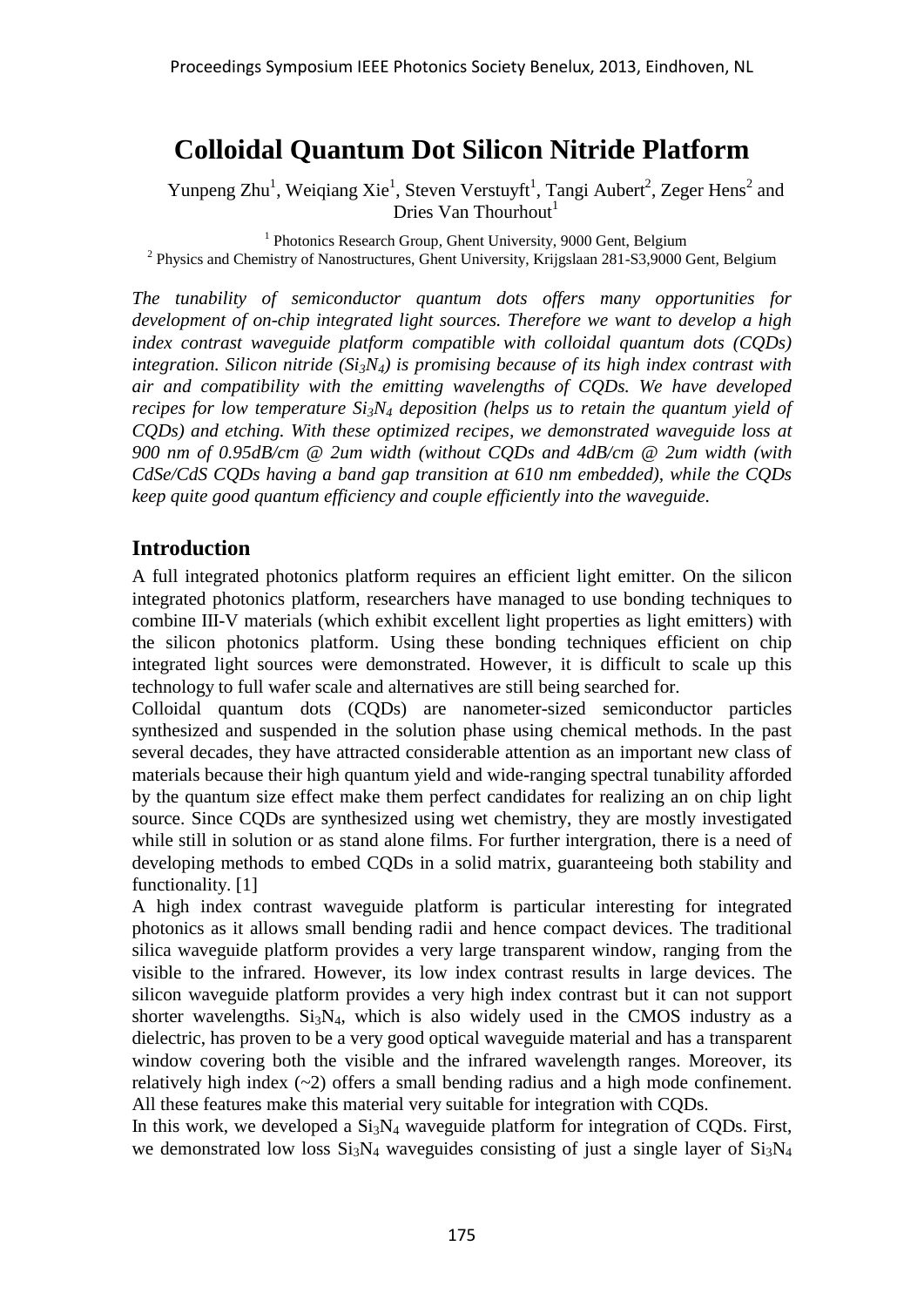and double layers of different types of  $Si<sub>3</sub>N<sub>4</sub>$  films. Next we demonstrated low loss  $Si<sub>3</sub>N<sub>4</sub>$  waveguides with a monolayer of CdSe/CdS CODs in the middle. We pumped this waveguide and observed the luminescence from the CQDs. However, due to the thin layer of CQDs and re-absorption from the layer, the output power is not yet very high. [2]

## **Si3N<sup>4</sup> Waveguide Platform**

Our aim is to develop a  $Si<sub>3</sub>N<sub>4</sub>$  platform with integrated CQDs, maintaining CQDs luminescence while having a low waveguide loss at the same time. We would like to position the CQDs layer in the area where they have high overlap with the electromagnetic field inside the waveguide. Previous experiments show that a high temperature PECVD environment damages the CQDs and lower their photoluminescence. So we proposed a sandwich waveguide structure as shown in Figure 1, consisting of a standard  $Si_3N_4$  layer (deposited using PECVD at 270°C), the COD layer and then a second  $Si_3N_4$  layer deposited at low temperature (120°C). The CQD layer can be deposited using the Langmuir-Blodgett (L-B) method or using spin coating. Reducing the temperature of the second  $Si<sub>3</sub>N<sub>4</sub>$  to 120°C reduces its optical quality somewhat but helps preserving the luminescence of the CQD-layer. [3] [4] A single etch step then determines the waveguide structure.



Figure 1. CQD integrated sandwich waveguide structure

We have fabricated spiral waveguides with different length and widths and measured the waveguide transmission for different wavelengths. From these we determined the waveguide loss at 900, 1310 and 1550 nm. The spiral waveguide lengths are 1, 2, 4 and 8 cm, and the spiral waveguide widths are 0.8, 0.9, 1, 1.1, 1.2, 1.5, and 2 μm, respectively. Figure 2 shows the waveguide loss at 900 nm with just one layer of 200 nm high temperature  $Si_3N_4$ . As we can see the waveguide loss goes down as the waveguide width is increased. This indicates that for the narrow waveguide, the loss mainly comes from the sidewall roughness. As the waveguide becomes wider, overlap of the sidewall with the modal field decreases, thereby resulting in a reduced scattering loss. Also from Figure 2 we notice a dramatic increase of loss for waveguides narrower than 1μm. This indicates our lithography system cannot guarantee a good pattern transfer when the feature size gets below 1μm and the defects introduced result in additional loss.

We also fabricated double layer stack  $Si<sub>3</sub>N<sub>4</sub>$  waveguides, initially without CQDs layer. As shown in Figure 1, these waveguides have one layer of high temperature  $Si<sub>3</sub>N<sub>4</sub>$ on the bottom and one layer of low temperature  $Si<sub>3</sub>N<sub>4</sub>$  on the top, both layers' thickness is 200nm. Figure 3 shows the result of the waveguide loss measurement. Compared to the waveguide loss of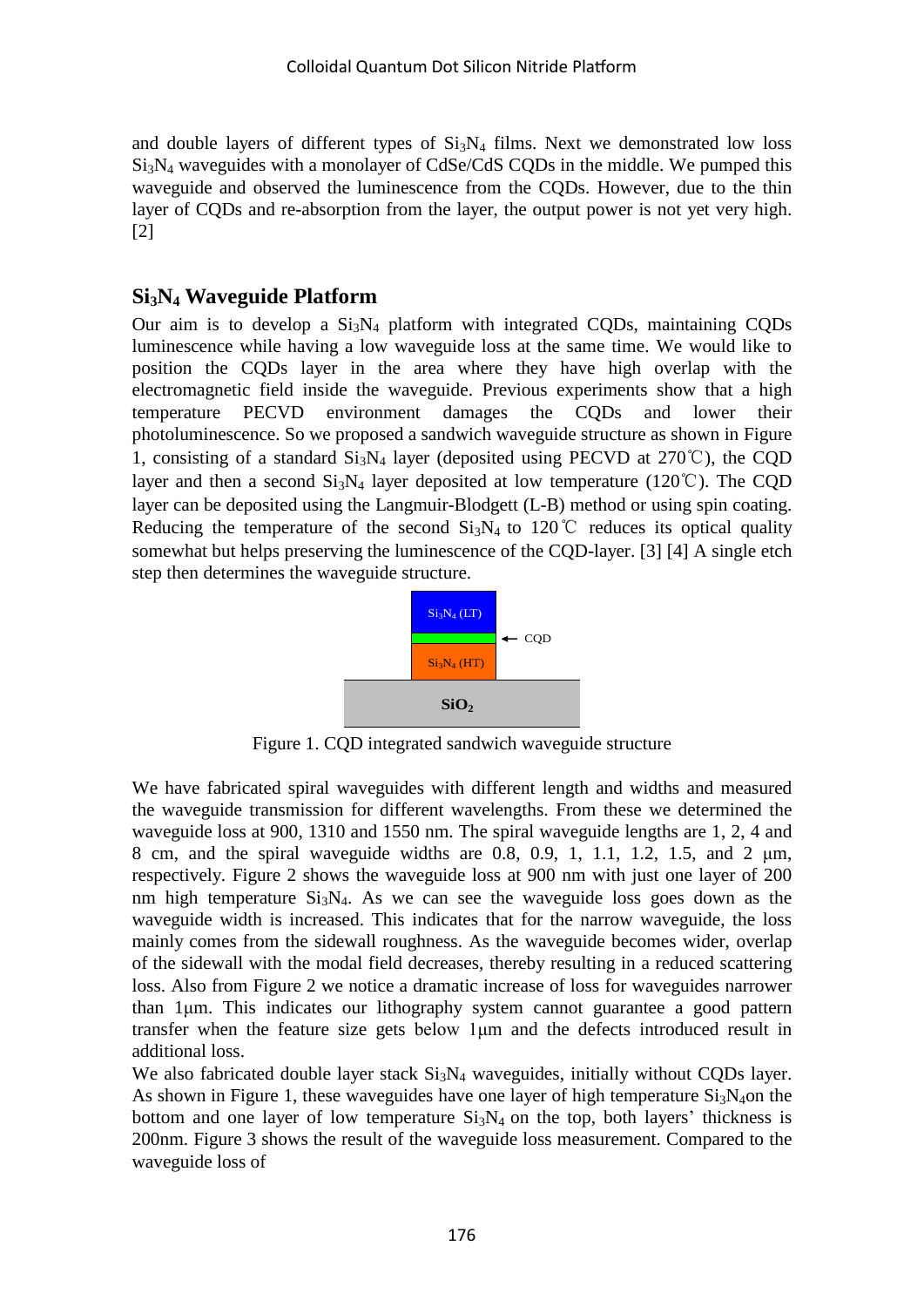just one layer of high temperature nitride, the loss of the double layer waveguide



Figure 2.  $Si<sub>3</sub>N<sub>4</sub>$  waveguide loss at 900nm. Waveguide has one 200nm layer of high temperature  $Si<sub>3</sub>N<sub>4</sub>$ .

increases considerably. The extra loss mainly comes from the additional sidewall scattering. Because here two different layers are used, the etching process reduces in quality and additional sidewall roughness is introduced. There is also some loss caused by the low quality of low temperature  $Si<sub>3</sub>N<sub>4</sub>$  and the defects from the interface. However, as above, the waveguide loss decreases for wider waveguides. The waveguide loss measured at 1550 nm is very large and originates from the OH<sup>-</sup> absorption peak around 1520 nm. This loss can be reduced by high temperature annealing, but this will damage the CQDs if we want to have CQDs embedded in the waveguide.



Figure 3.  $Si<sub>3</sub>N<sub>4</sub>$  waveguide loss at 900nm and 1310nm. The waveguide consists of a 200nm layer of high temperature  $Si<sub>3</sub>N<sub>4</sub>$  and a 200nm layer of low temperature  $Si<sub>3</sub>N<sub>4</sub>$ .

We also fabricated CODs embedded  $Si<sub>3</sub>N<sub>4</sub>$  waveguides and measured the waveguide transmission. The embedded CQDs have an emission peak at 610 nm when they are in the solution phase. The peak will slightly shift when embedded in the solid matrix. [3] The embedded CQDs layer is deposited using the Langmuir-Blodgett method, guaranteeing a perfect monolayer of CQDs.

From Figure 4(a), we can see that with one monolayer of CQDs embedded in the waveguide, the waveguide loss did not dramatically increase. With transmitted 900 nm light having a lower photon energy than the CdSe/CdS CQDs' bandgap, the CQDs layer shows very low absorption and scaterring.